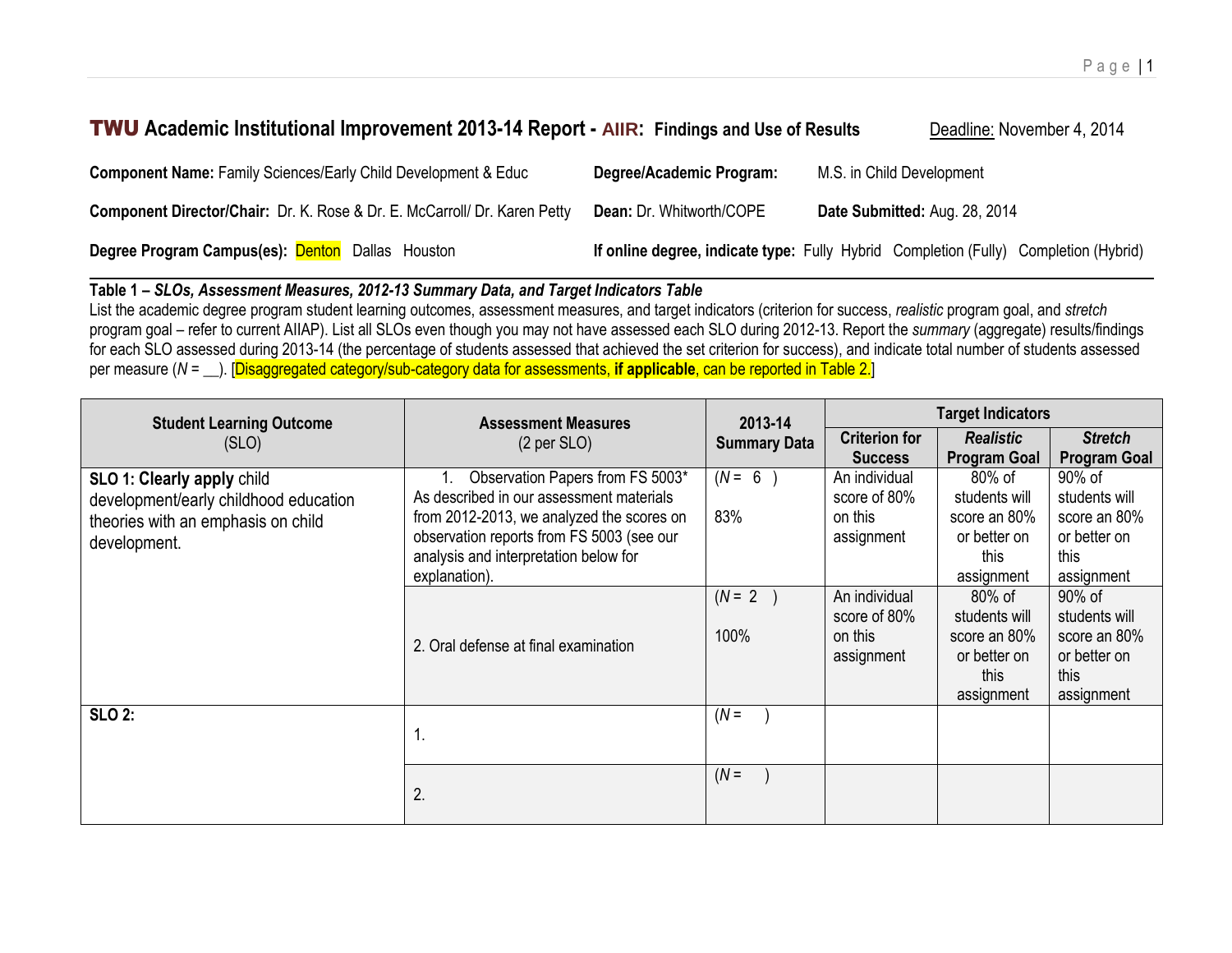| <b>SLO 3:</b> | . .             | $(N =$ |  |
|---------------|-----------------|--------|--|
|               | $\mathcal{L}$ . | $(N =$ |  |

#### **Table 2 –** *Disaggregated Assessment Category/Sub-Category Data Table*

Use this table, **when appropriate**, to report *additional category/sub-category* **data** (disaggregated data) for **applicable assessments** reported in Table 1. **Table 2 only applies to program assessments for which category/sub-category data are available to report.**

| <b>SLO/Assessment</b> | <b>Assessment Categories/Sub-Categories</b>                       | 2013-2014<br><b>Categorical Data</b> | <b>Realistic Program</b><br>Goal/Target<br>[if applicable] |
|-----------------------|-------------------------------------------------------------------|--------------------------------------|------------------------------------------------------------|
|                       | <b>Outcome 1/Assessment 1 - [Insert name of assessment here]</b>  |                                      |                                                            |
|                       | A. [List category here]                                           |                                      |                                                            |
|                       | В.                                                                |                                      |                                                            |
| 1.1                   | C.                                                                |                                      |                                                            |
|                       | D.                                                                |                                      |                                                            |
|                       | Ε.                                                                |                                      |                                                            |
|                       | F.                                                                |                                      |                                                            |
|                       | <b>Outcome 1/Assessment 2 - Oral Defense at Final Examination</b> |                                      |                                                            |
| 1.2                   | A. Professional Standards Competencies (established by NAEYC)     | 9.0 (out of 10)                      | 80% of students will<br>score 80%                          |
|                       | <b>B.</b> Selection of Samples                                    | 9.0                                  | 80% of students will<br>score 80%                          |
|                       | C. Organization of Materials                                      | 9.3                                  | 80% of students will<br>score 80%                          |
|                       | D. Mastery of Program Content                                     | 9.3                                  | 80% of students will<br>score 80%                          |
|                       | E. Scholarly Writing                                              | 8.6                                  | 80% of students will<br>score 80%                          |
|                       | F. Oral Defense                                                   | 9.6                                  | 80% of students will<br>score 80%                          |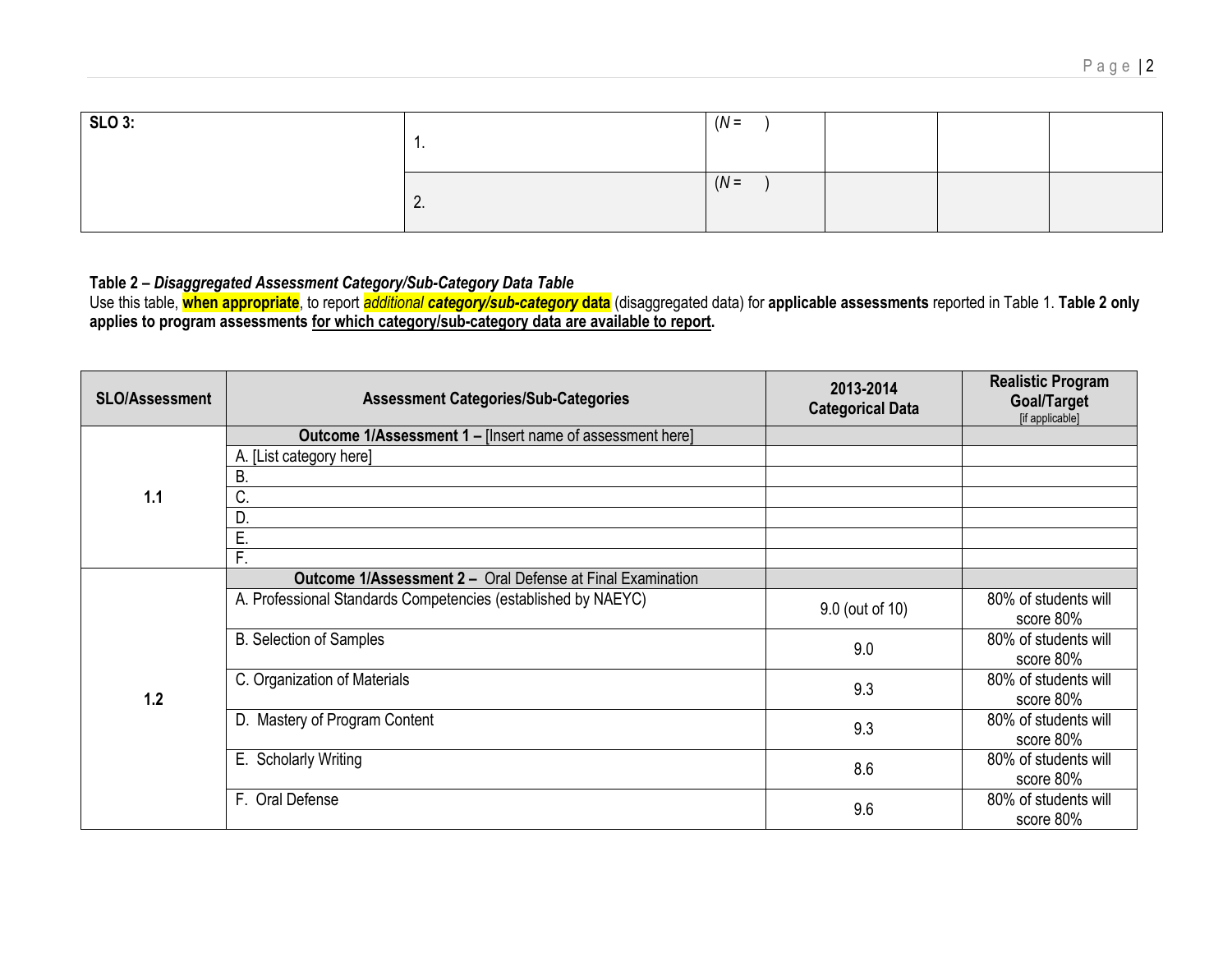| SLO/Assessment | <b>Assessment Categories/Sub-Categories</b>               | 2013-2014<br><b>Categorical Data</b> | <b>Realistic Program</b><br>Goal/Target<br>[if applicable] |
|----------------|-----------------------------------------------------------|--------------------------------------|------------------------------------------------------------|
|                | Outcome 2/Assessment 1 - [Insert name of assessment here] |                                      |                                                            |
|                | A. [List category here]                                   |                                      |                                                            |
|                | B                                                         |                                      |                                                            |
| 2.1            | C.                                                        |                                      |                                                            |
|                | D                                                         |                                      |                                                            |
|                | Ē.                                                        |                                      |                                                            |
|                | $\overline{F}$ .                                          |                                      |                                                            |
|                | Outcome 2/Assessment 2 - [Insert name of assessment here] |                                      |                                                            |
|                | A. [List category here]                                   |                                      |                                                            |
|                | B                                                         |                                      |                                                            |
| 2.2            | C.                                                        |                                      |                                                            |
|                | D                                                         |                                      |                                                            |
|                | E.                                                        |                                      |                                                            |
|                | $\overline{F}$ .                                          |                                      |                                                            |
|                |                                                           |                                      |                                                            |
| 3.1            | Outcome 3/Assessment 1 - [Insert name of assessment here] |                                      |                                                            |
|                | A. [List category here]                                   |                                      |                                                            |
|                | $\overline{B}$                                            |                                      |                                                            |
|                | C.                                                        |                                      |                                                            |
|                | D                                                         |                                      |                                                            |
|                | $\overline{E}$                                            |                                      |                                                            |
|                | $\overline{F}$ .                                          |                                      |                                                            |
| 3.2            | Outcome 3/Assessment 2 - [Insert name of assessment here] |                                      |                                                            |
|                | A. [List category here]                                   |                                      |                                                            |
|                | <b>B.</b>                                                 |                                      |                                                            |
|                | C.                                                        |                                      |                                                            |
|                | D                                                         |                                      |                                                            |
|                | E.                                                        |                                      |                                                            |
|                | $\overline{F}$ .                                          |                                      |                                                            |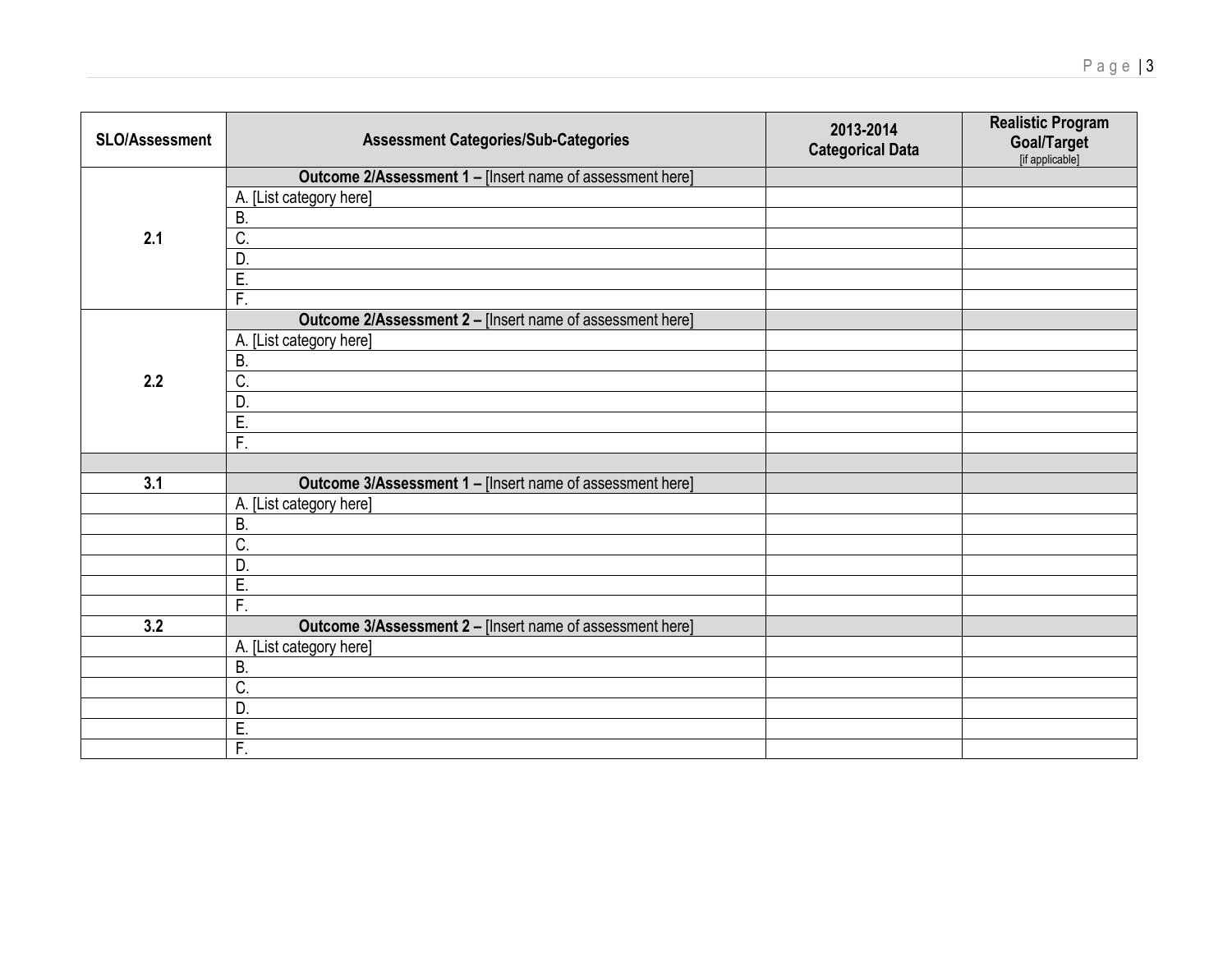### **Table 3 –** *Analysis & Interpretation of Results*

Provide a detailed analysis and interpretation of student performance data for each student learning outcome assessed during the 2013-14 reporting period using Tables 1 and 2 results/findings. Also, use the TWU Summary Analyses & Actions for Improvement – Trend Analysis of AIIRs table (separate document) to reflect trend analysis (where appropriate).

| <b>Student Learning Outcome</b>                                                                                       | <b>Analysis &amp; Interpretation</b>                                                                                                                                                                                                                                                                                                                                                                                                                                                                                                                                                                                                                                                                                                                                                                                                                                                                                                                                                                                                                                                                                                                                                                                                                                                                                                                                                                                                                                                                                                                                                                                                                                                                                                                                                                                                                                                                                                                                                                                                                                                                                                                                                                                                                                                                                                                                                                                                                                                                                                                                                                                                                                                                                     |
|-----------------------------------------------------------------------------------------------------------------------|--------------------------------------------------------------------------------------------------------------------------------------------------------------------------------------------------------------------------------------------------------------------------------------------------------------------------------------------------------------------------------------------------------------------------------------------------------------------------------------------------------------------------------------------------------------------------------------------------------------------------------------------------------------------------------------------------------------------------------------------------------------------------------------------------------------------------------------------------------------------------------------------------------------------------------------------------------------------------------------------------------------------------------------------------------------------------------------------------------------------------------------------------------------------------------------------------------------------------------------------------------------------------------------------------------------------------------------------------------------------------------------------------------------------------------------------------------------------------------------------------------------------------------------------------------------------------------------------------------------------------------------------------------------------------------------------------------------------------------------------------------------------------------------------------------------------------------------------------------------------------------------------------------------------------------------------------------------------------------------------------------------------------------------------------------------------------------------------------------------------------------------------------------------------------------------------------------------------------------------------------------------------------------------------------------------------------------------------------------------------------------------------------------------------------------------------------------------------------------------------------------------------------------------------------------------------------------------------------------------------------------------------------------------------------------------------------------------------------|
| SLO 1 Clearly apply child development/early<br>childhood education theories with an<br>emphasis on child development. | Instructors in FS 5003 did not require a theory paper during the 2013-2014 semesters, but FS 5003 does<br>require observations of individuals during different life stages, requiring students to apply child development<br>theories to assessing those observed behaviors based on developmental progressions/levels. We proposed<br>last year that this SLO's assessment be modified to utilize observations of infants, toddlers, early childhood,<br>and school-aged children to be used instead of a theory paper in FS 5003. Toward that end, we analyzed the<br>scores on the first three observation assignments in FS 5003 (infants, toddlers, early childhood—the last two<br>cover early adulthood and aging) and found that on average across the three observations, 83% of ECDE<br>students enrolled in all sections of FS 5003 scored an 80% or higher on these observations. Interestingly, this<br>83% also met the 90% threshold set as our stretch goal, so a majority of our students in this class did very<br>well on these assignments. The one student who did not meet the 80% criteria had an average over the first<br>three observations of 79.3%, so we were not far from meeting our realistic goal at 100%. When looking at<br>students' outcomes across all five observation assignments, 100% earned an 80% or higher (and 83% earned<br>a 90% or higher) indicating that their scores may improve with continual feedback on the structure and format<br>of the assignment. While this provides a positive assessment of our program outcomes, these data should be<br>interpreted with caution, as there were only 6 students represented in the sample. The ECDE program should<br>continue to monitor and assess this SLO to see if this finding is consistent across time and with a larger<br>sample. While these are encouraging findings, the fact that FS 5003 is typically taken earlier in the program<br>than later, we feel that a more accurate assessment may come from the oral presentation of their final<br>examination (portfolio or thesis).<br>One hundred (100%) of students scored 80% or higher on their oral defense at final examination. In fact,<br>100% of students scored higher than 90% on their oral defense at final examination, indicating that they are<br>able to clearly apply child development theories. While this provides a positive assessment of our program<br>outcomes, these data should also be interpreted with caution, as there were only 2 students represented in<br>the sample. The ECDE program should continue to monitor and assess this SLO to see if this finding is<br>consistent across time and with a larger sample. |
|                                                                                                                       |                                                                                                                                                                                                                                                                                                                                                                                                                                                                                                                                                                                                                                                                                                                                                                                                                                                                                                                                                                                                                                                                                                                                                                                                                                                                                                                                                                                                                                                                                                                                                                                                                                                                                                                                                                                                                                                                                                                                                                                                                                                                                                                                                                                                                                                                                                                                                                                                                                                                                                                                                                                                                                                                                                                          |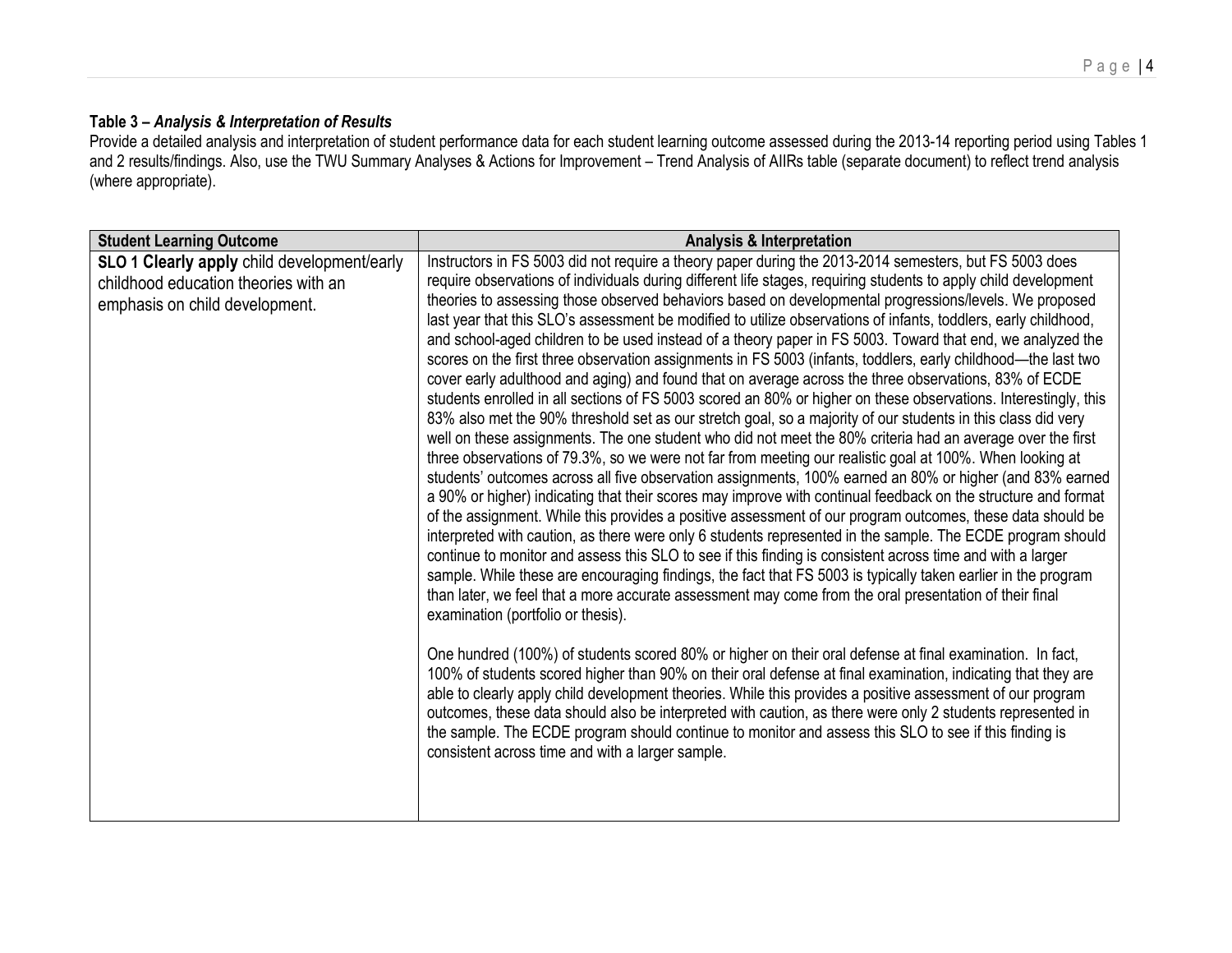| SLO <sub>2</sub> |  |
|------------------|--|
|                  |  |
|                  |  |
|                  |  |
|                  |  |
|                  |  |
|                  |  |
|                  |  |
|                  |  |
|                  |  |
|                  |  |
| SLO3             |  |
|                  |  |
|                  |  |
|                  |  |
|                  |  |
|                  |  |
|                  |  |
|                  |  |
|                  |  |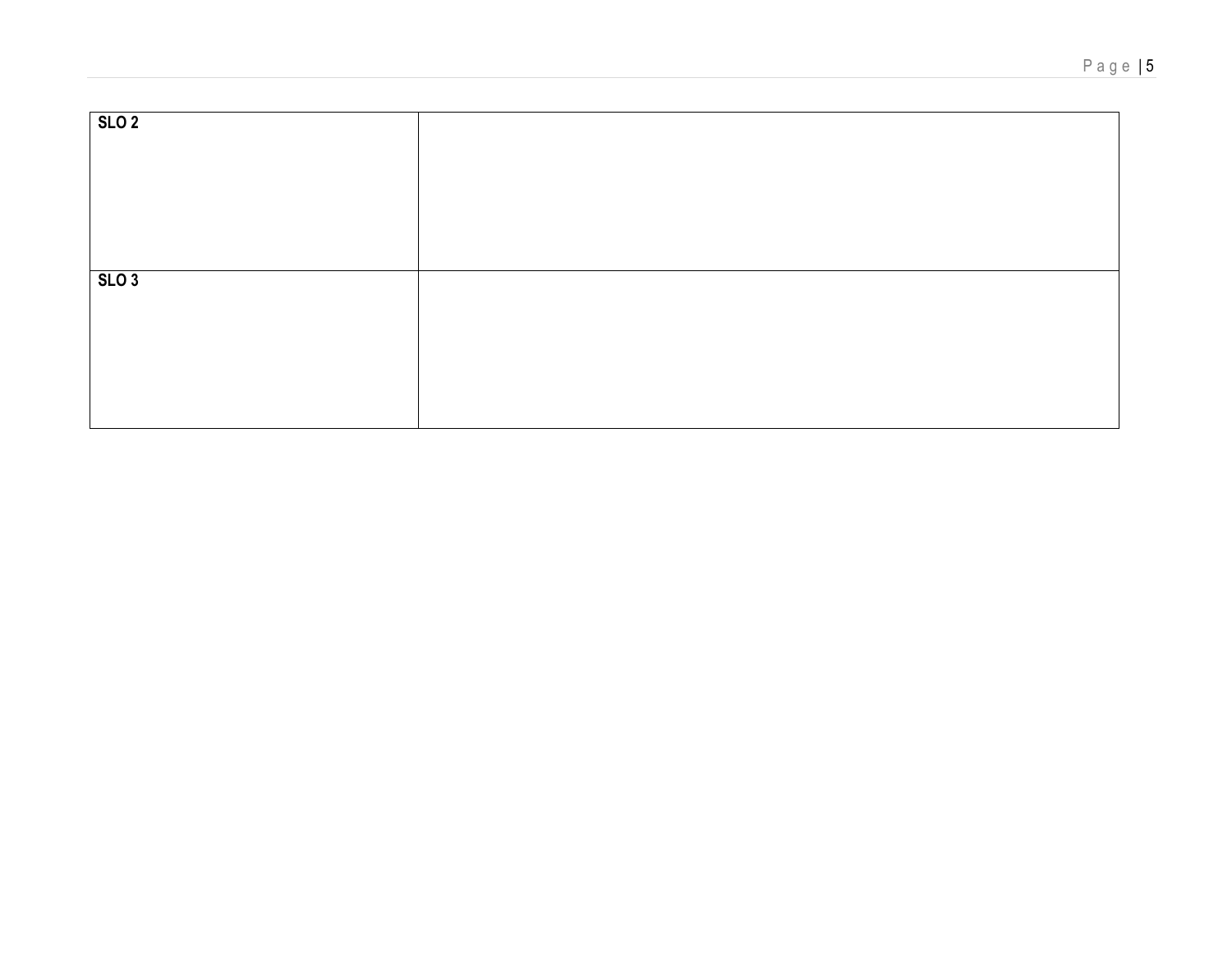### **Table 4 -** *Next Steps – Actions for Improvement*

Using the data analysis and interpretation provided in Table 3, describe in detail one targeted action that will be implemented *to improve student learning* for each SLO assessed during the 2012-13 reporting period. Use the Improvement Code Table below to "code" the type of action that will be taken.

| <b>Student Learning Outcomes</b><br>(List each SLO statement)                                                                | <b>Actions for Improvement</b>                                                                                                                                                                                                                                                                                                                                                                                                                                                                                                                                                                                    | Improvement<br>Codes |
|------------------------------------------------------------------------------------------------------------------------------|-------------------------------------------------------------------------------------------------------------------------------------------------------------------------------------------------------------------------------------------------------------------------------------------------------------------------------------------------------------------------------------------------------------------------------------------------------------------------------------------------------------------------------------------------------------------------------------------------------------------|----------------------|
| Outcome 1<br>Clearly apply child development/early<br>childhood education theories with an<br>emphasis on child development. | The following are the proposed plans to increase the validity of our reporting process for future<br>years:<br>Revise assessment plan to incorporate data from the oral presentation of the<br>portfolio/thesis as the other direct measure for this SLO.<br>Revise portfolio evaluation rubric to gather more specific and meaningful data on several<br>aspects of students' knowledge of child development/early childhood education theories.<br>Gather data each semester as they grades are awarded and house these data in a<br>3.<br>common Blackboard space, accessible by all members of the component. | RA, OTH              |
| <b>Outcome 2</b>                                                                                                             |                                                                                                                                                                                                                                                                                                                                                                                                                                                                                                                                                                                                                   |                      |
| Outcome 3                                                                                                                    |                                                                                                                                                                                                                                                                                                                                                                                                                                                                                                                                                                                                                   |                      |

\*Recommend no more than 1 action for improvement per SLO so that changes in performance data may be more likely attributed to the action taken.